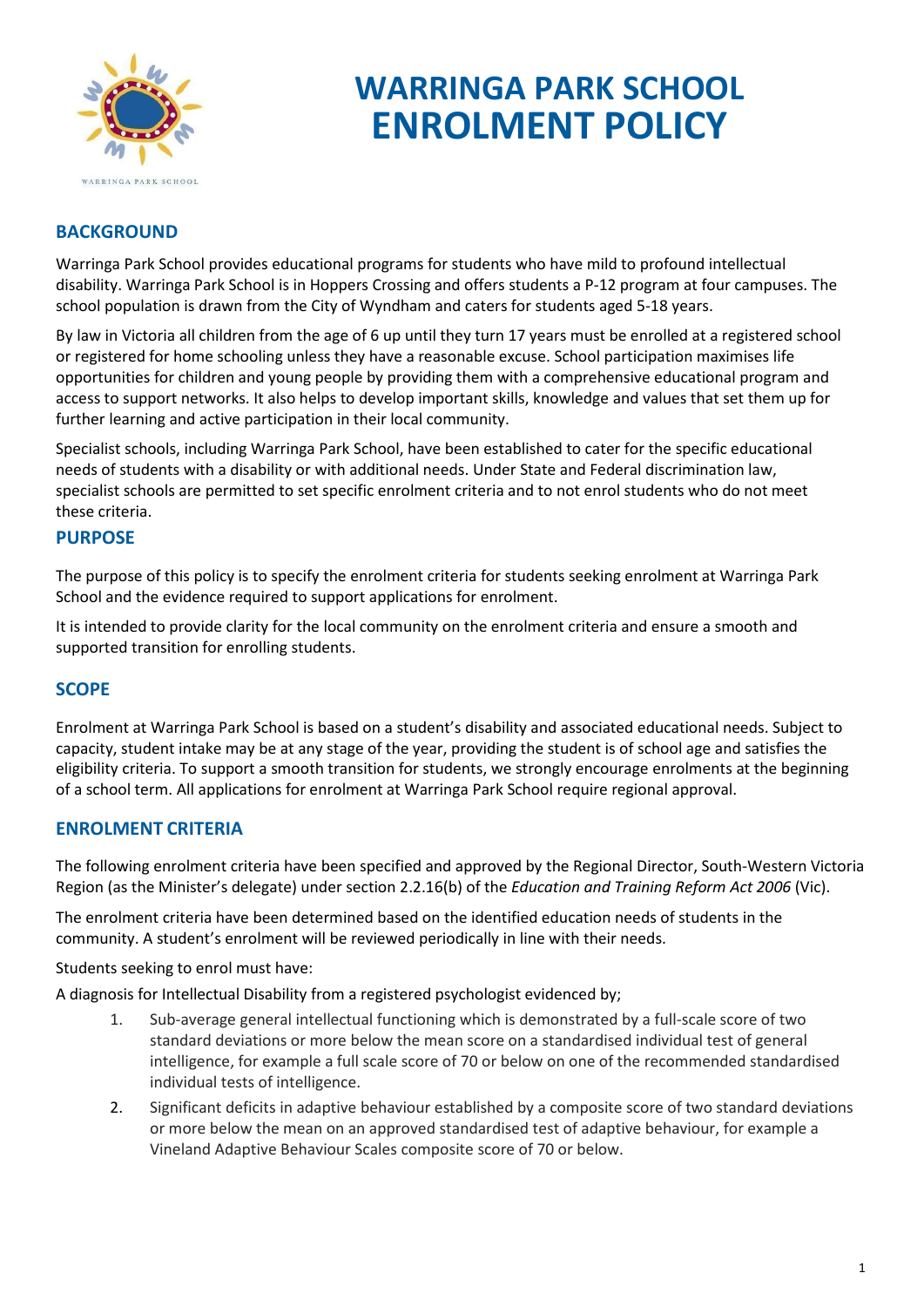3. A history and evidence of an ongoing problem with an expectation of continuation during the school years.

Applications from students who do not meet the above criteria will be considered on a case-by- case basis by the region, in consultation with the Principal, in consideration of the student's education and support needs. The Regional Director, South Western Victoria Region must approve enrolments for students who do not meet the eligibility criteria.

# **PRIORITY ORDER OF PLACEMENT**

In circumstances where the school may not be able to accept all applications from eligible students due to existing or future capacity concerns, the school will manage enrolment applications in accordance with the following priority order of placement:

- 1. Students with a sibling at the same permanent address who are attending the school at the same time.
- 2. Students who reside nearest to the school.

The school must ensure that all applicants eligible under the first criterion have been offered a place before moving to consideration of the second criterion.

#### **VERIFICATION OF PERMANENT ADDRESS**

When assessing enrolment applications under the priority order of placement, Warringa Park School may ask for supporting documentation to assist them in verifying a student's permanent residence.

Warringa Park School may request original or certified copies of rental agreements, unconditional contracts of sale or other official documentation that demonstrates permanent residence.

Documents should show the same address and parent's/carer's name as recorded on the school enrolment application form.

The school may also make the following enquiries to verify the information provided:

- a) checking the electoral roll at an Australian Electoral Commission office or the Victorian Electoral Commission head office
- b) checking with a real estate agent to confirm a rental address
- c) for a rental property which is a studio apartment or a one-bedroom unit, checking whether there are any regulations/codes limiting the occupancy of these apartments to one person per apartment.

The enrolment application may be unsuccessful if, after reasonable enquiries, the Principal is unable to verify that the evidence provided is genuine and valid. Applicants may then seek to appeal the decision according to the Appeal process outlined below.

#### **ENROLMENT ON COMPASSIONATE GROUNDS**

In exceptional circumstances, a student seeking enrolment at Warringa Park School who meets the enrolment criteria may be approved by the Regional Director South-Western Victoria outside of the priority order of placement, based on compassionate grounds. This is an overarching consideration and does not form part of the priority order of placement. Further advice and support when considering applications on compassionate grounds is available on th[e Policy and Advisory Library](https://www2.education.vic.gov.au/pal/enrolment/guidance/placement-policy#exceptional-circumstances-%E2%80%93-compassionate-grounds) and from regional staff.